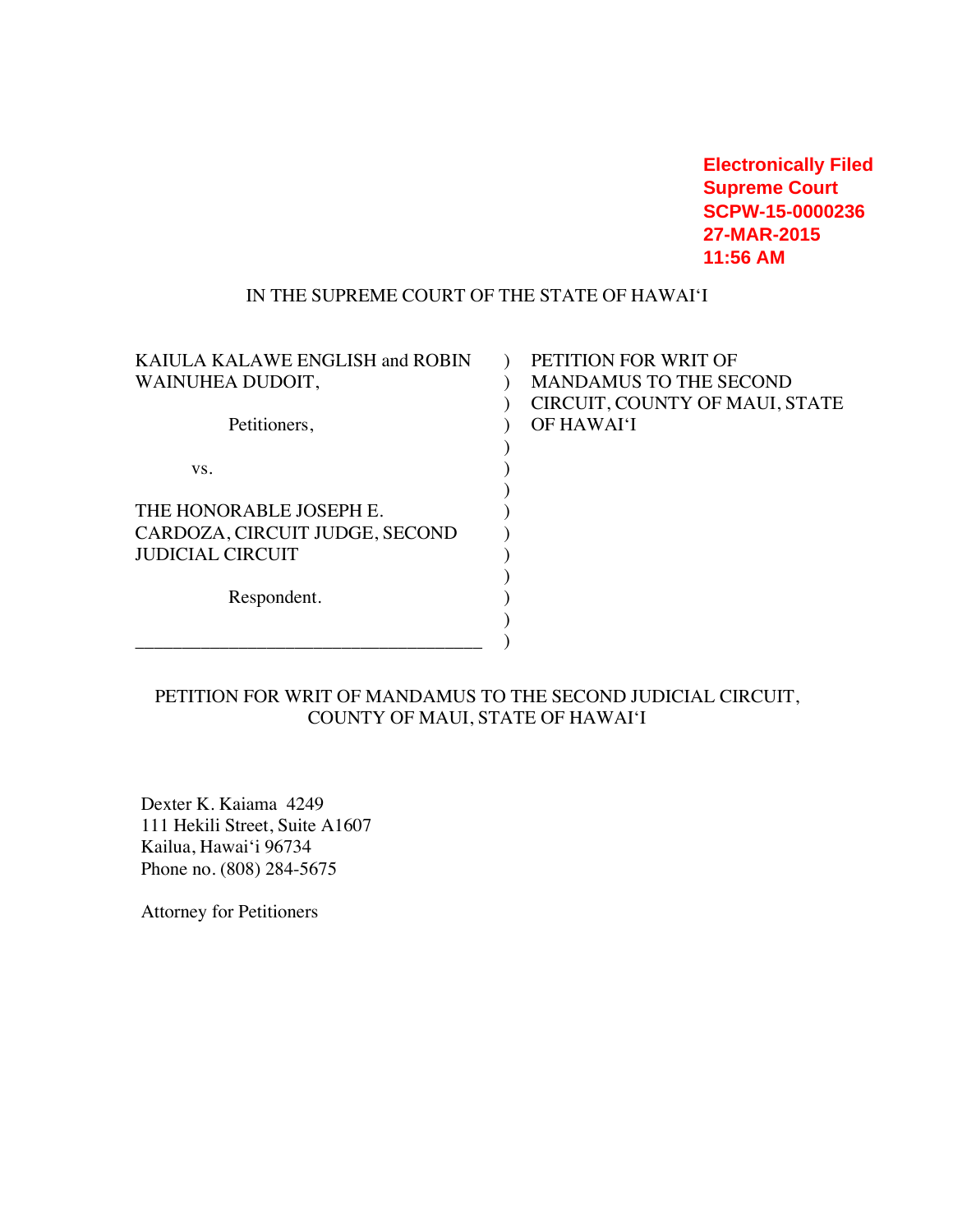#### IN THE SUPREME COURT OF THE STATE OF HAWAI'I

KAIULA KALAWE ENGLISH and ROBIN WAINUHEA DUDOIT, Petitioners, vs. THE HONORABLE JOSEPH E. CARDOZA, CIRCUIT JUDGE, SECOND JUDICIAL CIRCUIT Respondent.  $\mathcal{L}$  $\mathcal{L}$  $\lambda$  $\mathcal{L}$ ) ) ) ) ) ) ) ) )

\_\_\_\_\_\_\_\_\_\_\_\_\_\_\_\_\_\_\_\_\_\_\_\_\_\_\_\_\_\_\_\_\_\_\_\_\_

## PETITION FOR WRIT OF MANDAMUS TO THE SECOND CIRCUIT, COUNTY OF MAUI, STATE OF HAWAI'I

## PETITION FOR WRIT OF MANDAMUS TO SECOND JUDICIAL CIRCUIT, COUNTY OF MAUI, STATE OF HAWAI'I

)

The Petitioners Kaiula Kalawe English and Robin Wainuhea Dudoit, by and through their counsel, respectfully petitions the Court to issue a writ of mandamus directing the Honorable Joseph E. Cardoza of the Circuit Court of the Second Judicial Circuit to immediately grant the motions to dismiss criminal complaint CR 14-1-0819, *State v. English*, and criminal complaint CR 14-1-0820, *State v. Dudoit*, filed on February 6, 2015 with an evidentiary hearing held March 5, 2015.

This motion is made pursuant to Hawai'i Rules of Appellate Procedure Rules 21 and 27.

### I. STATEMENT OF FACTS:

- 1. On November 17, 2014 an indictment and bench warrant was issued against Petitioners Kaiula Kalawe English and Robin Wainuhea Dudoit for two counts of robbery in the second degree, one count of unauthorized entry into a motor vehicle in the first degree, one count of terroristic threatening in the first degree, and one count of harassment.
- 2. On December 18, 2015, Petitioners were arraigned and both pleaded not guilty to all counts.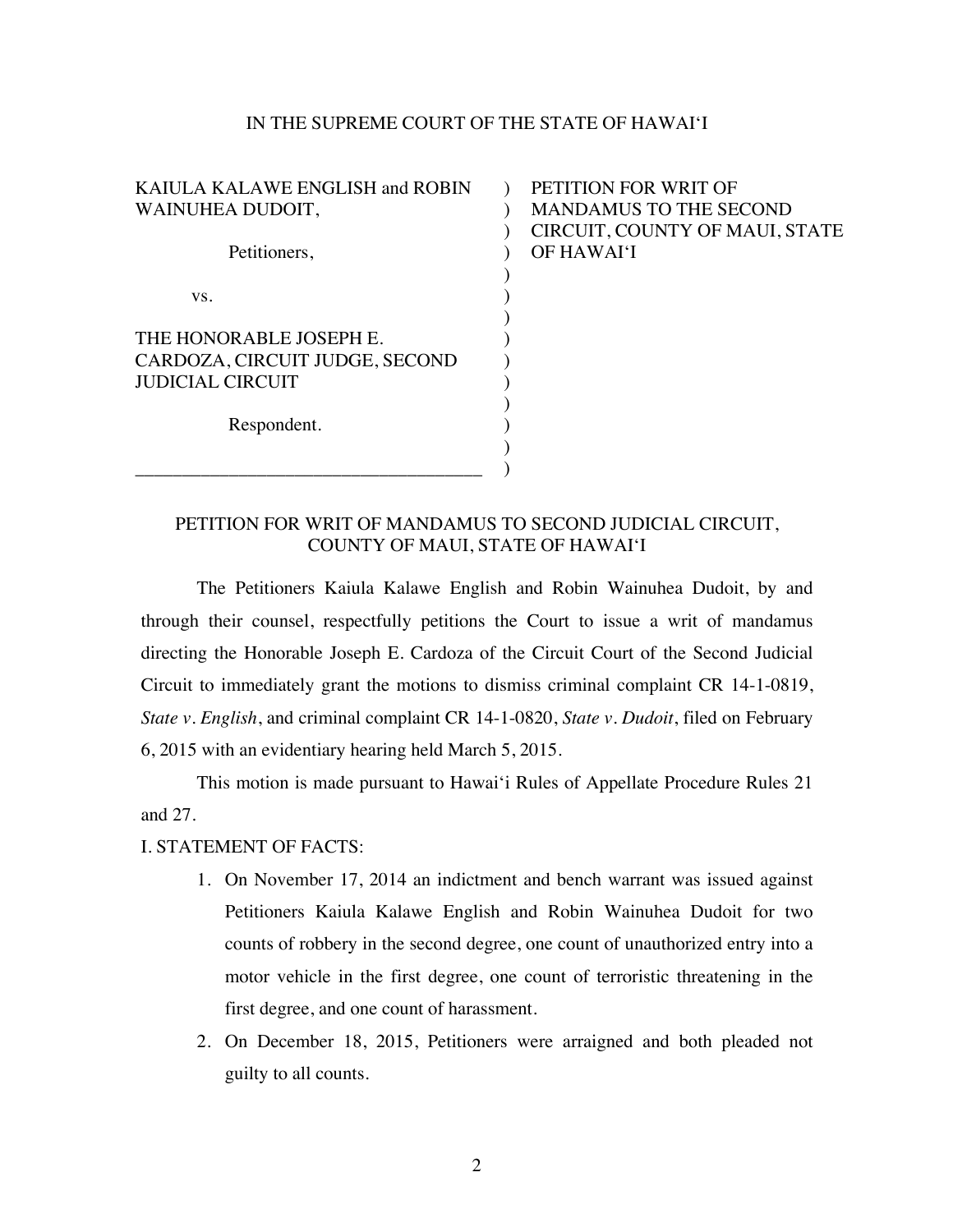- 3. On February 10, 2015 Petitioner English filed a motion to dismiss criminal complaint pursuant to HRPP 12(b)(1); memorandum in support of motion; declaration of David Keanu Sai, Ph.D.; Exhibits "1-8"; motion for hearing motion; certificate of service (filed ex officio in 1st Circuit on 02/06/15). For the purposes of this petition for mandamus, attached herein as Exhibit "1" is Petitioner English's motion to dismiss, memorandum in support of motion, and Dr. Sai's declaration with exhibits "1-2," excluding exhibits "3-8."
- 4. On February 10, 2015 Petitioner Dudoit filed a joinder in defendant English's motion to dismiss criminal complaint (CR 14-1-0819) pursuant to HRPP 12(b)(1), filed February 6, 2015; certificate of service (filed ex officio in 1st Circuit on 02/06/15). Attached herein as Exhibit "2" is Petitioner Dudoit's joinder.
- 5. On February 27, 2015, Petitioner English filed a supplemental declaration of counsel in support of defendant English's motion to dismiss criminal pursuant to HRPP 12(b)(1) filed February 6, 2015; Exhibit "A"; certificate of service (filed ex officio in 1st Circuit on 02/27/15).
- 6. On March 2, 2015, the prosecution filed two identical memorandums in opposition to Petitioners' motion to dismiss criminal complaint pursuant to HRPP 12(b)(1); certificate of service. Attached herein as Exhibit "3" is the prosecution's memorandum in opposition to Petitioner English's motion to dismiss.
- 7. In rebuttal to the prosecution's claim in its memorandum in opposition, Petitioners are not claiming immunity from prosecution, but rather challenging the subject matter jurisdiction of the court.
- 8. An evidentiary hearing was held on Petitioners' motion to dismiss on March 5, 2015. Attached herein as Exhibit "4" is the transcript of the evidentiary hearing.
- 9. At the evidentiary hearing, David Keanu Sai, Ph.D., a Hawai'i political scientist, was received as an expert witness for the defense in support of Petitioners' motion to dismiss (Exhibit "4," p. 13, ll. 24-25; p. 14, ll. 1). The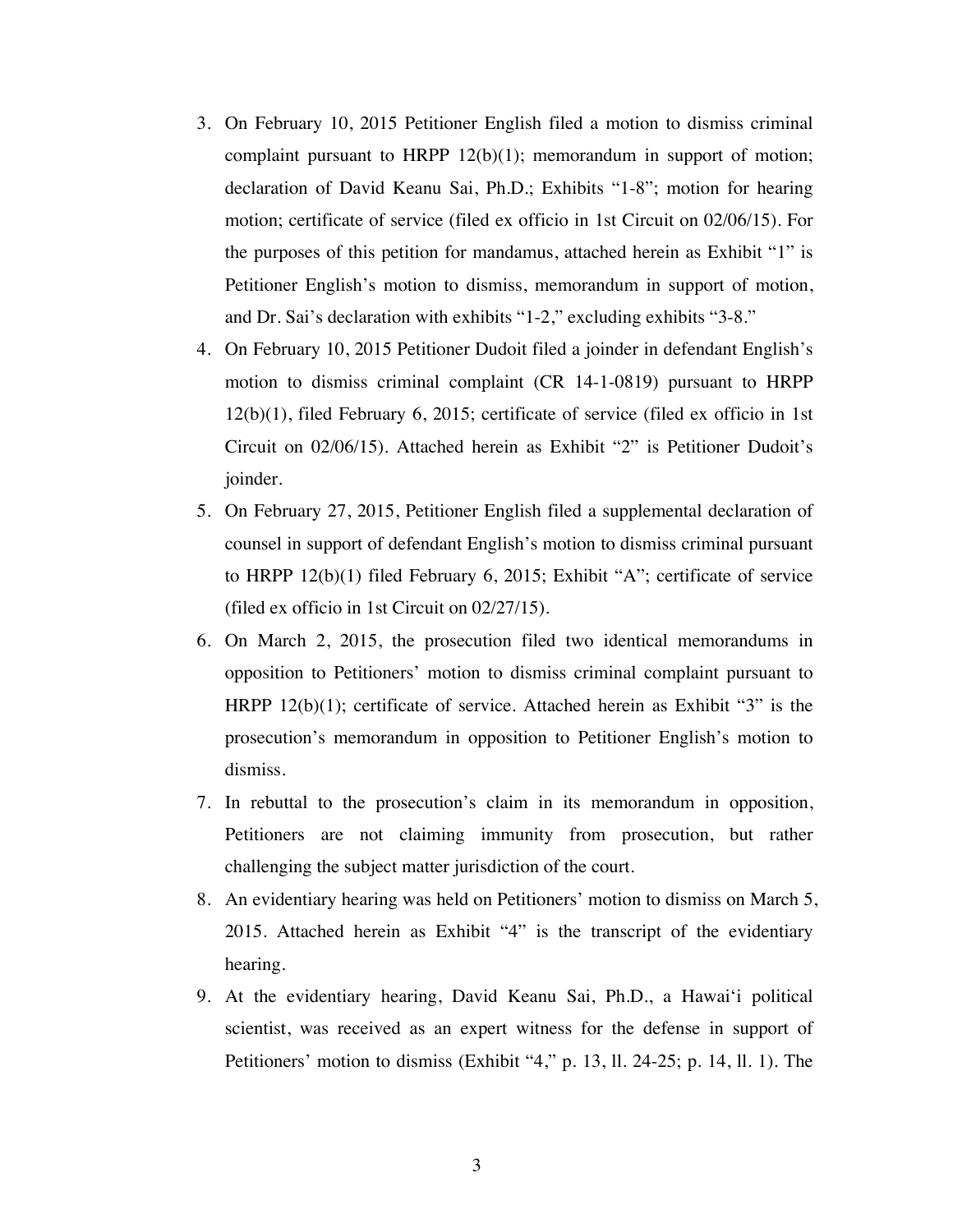Court recognized Dr. Sai as an expert on "the continuity of the Hawaiian State under international law." (*Id*., p. 13, ll. 7-8).

- 10. At no time did the prosecution object to the expert testimony of Dr. Sai who opined, "the Court would not have subject matter jurisdiction as a result of international law (*Id*., p. 14, ll. 14-15);" and "the Hawaiian state continues to exist under international law (*Id*., p. 24, ll. 14-15)."
- 11. When asked by the Court if there are any questions, the prosecution responded, "Your Honor, the State has no questions of Dr. Sai. Thank you for his testimony. One Army officer to another, I appreciate your testimony (*Id*., p. 33, ll. 15-17)." In his testimony, Dr. Sai stated he was a retired Army captain.
- 12. Defense counsel summed up Petitioners' argument by stating, "We have provided the courts now with a factual and legal basis to conclude that the Hawaiian Kingdom continues to exist. Because we've met that burden under Lorenzo, we respectfully submit that the State has failed to meet its burden that this Court has jurisdiction under Nishitani versus Baker (*Id*., p. 34, ll. 9-  $14)$ ."
- 13. Instead of providing an evidential basis for concluding that the court has subject matter jurisdiction by objecting to the opinion of Dr. Sai or otherwise, the prosecution stated, "…the case law is fairly clear on this, your Honor. This isn't a new argument. This isn't a novel argument. Courts have ruled that basically regardless of the legality of the overthrow of the Hawaiian Kingdom, Hawaii, as it is now, is a lawful, lawful state with a lawful court system and a lawful set of laws (*Id*., p. 37, ll. 19-25)." Case law is not evidence and cannot be used to prove the court has jurisdiction beyond a reasonable doubt.
- 14. Defense counsel responded, "Lorenzo is still the prevailing case. So it still requires us to present…relevant factual and legal evidence for the Court to conclude that the Hawaiian Kingdom continues to exist. We've done that now (*Id*., p. 40, ll. 10-16)."
- 15. In its pleading and at the evidentiary hearing, defense counsel requested judicial notice of adjudicative facts and laws pursuant to Hawai'i Rules of Evidence Rules 201 and 202 as stipulated in Petitioners' memorandum in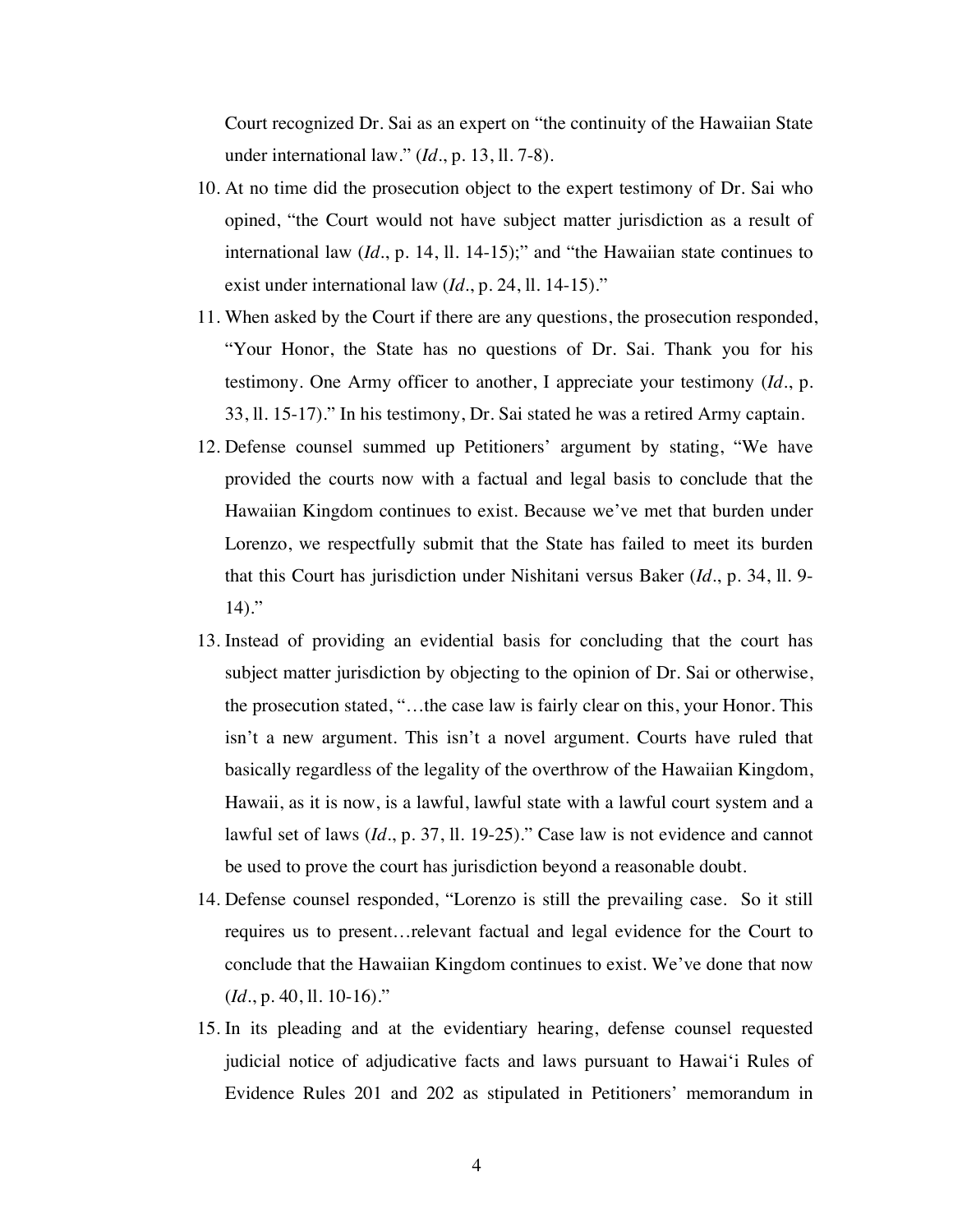support of motion to dismiss (*Id*., p. 42, ll. 15-20). Included in the list of international treaties and case law to be judicially noticed was Dr. Sai's expert memorandum. Defense counsel stated, "Finally, I did ask the Court to take judicial notice of Dr. Sai's expert memorandum, which was attached as an exhibit." (*Id*., p. 44, ll. 1-6)." Defense counsel's reference to an exhibit is exhibit "2" of Dr. Sai's declaration "The Continuity of the Hawaiian State and the Legitimacy of the *acting* Government of the Hawaiian Kingdom."

- 16. When the court asked, "What's the prosecution's position? (*Id*., p. 44, ll. 13- 14)." The prosecution responded, "No objection, your Honor (*Id*., p. 44, ll. 15)." The court then stated, "there being no objection, the Court will take judicial notice as requested (*Id*., p. 44, ll. 16-21)."
- 17. After the taking of judicial notice of all evidence requested in Petitioners' memorandum in support of the motion to dismiss, the Court stated, "And having considered all of that, the Court at this time is going to deny the motion and joinder to dismiss the criminal complaint in these cases (*Id*., p. 44,  $11.22 - 24$ ."

#### II. ISSUES PRESENTED AND RELIEF SOUGHT

A. Issues Presented

- 1. Judge Cardoza's refusal to grant Petitioners' motion to dismiss after the Court took judicial notice of the evidence—without objection by the prosecution, that the Hawaiian Kingdom continues to exist as a state stands in violation of common law. The controlling precedent cases for defendants who challenge the Court's jurisdiction—whether personal or subject matter, are *State v. Lorenzo*, 77 Haw. 219 (1994) and *Nishitani v. Baker*, 82 Haw. 281 (1996). The prosecution acknowledges these precedent cases in its memorandum in opposition filed with the Court on March 2, 2015.
- 2. Judge Cardoza's refusal to grant Petitioners' motion to dismiss also stands in violation of Hawai'i's plain error doctrine. The Hawai'i Supreme Court has held that it "will apply the plain error standard of review to correct errors which seriously affect the fairness, integrity, or public reputation of judicial proceedings, to serve the ends of justice, and to prevent the denial of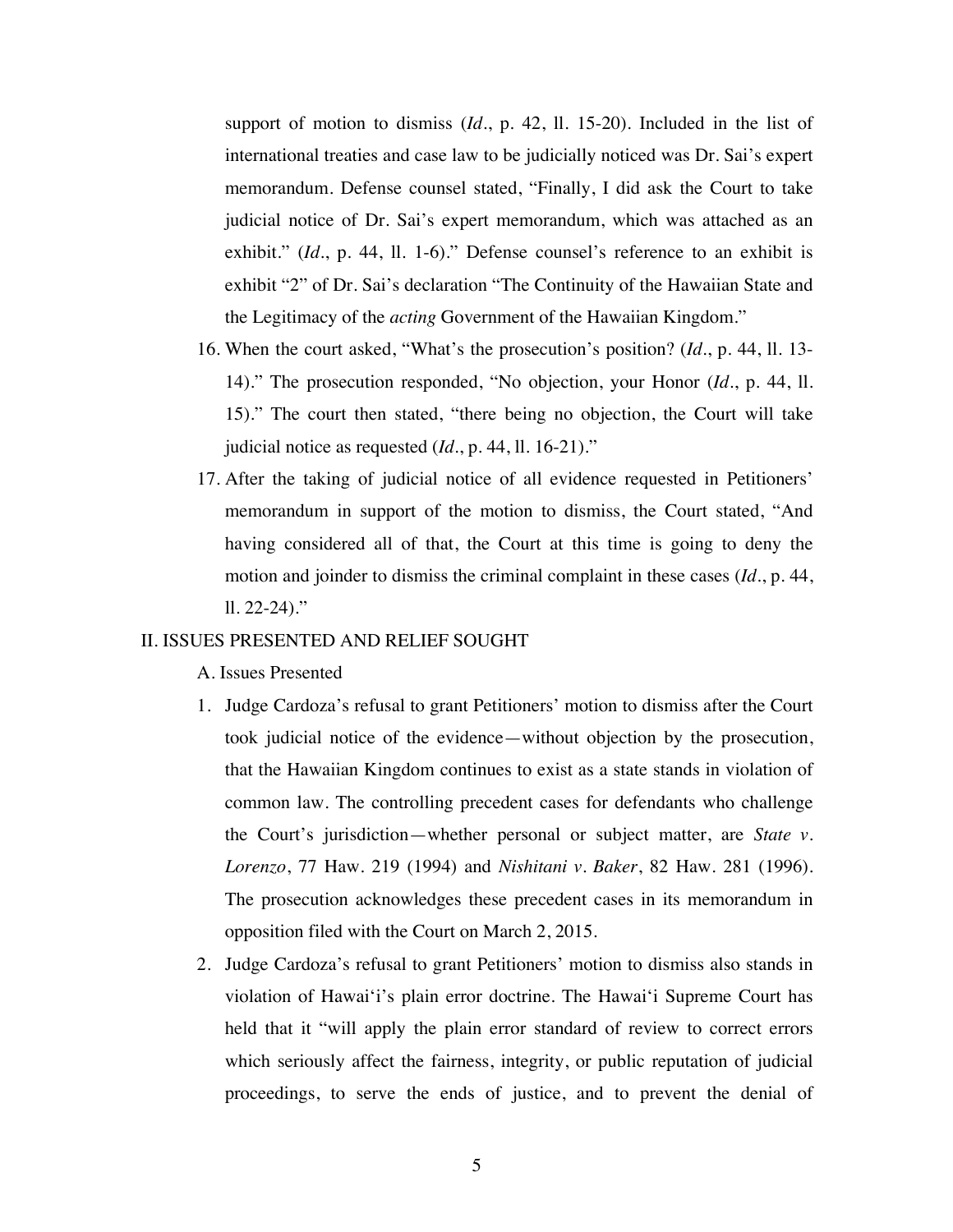fundamental rights." See *State v. Miller*, 122 Haw. 92, 100, 223 P.3d 157, 165 (2010) (citing *State v. Sawyer*, 88 Haw. 325, 330, 966 P.2d 637, 642 (1998)). "The due process guarantee of the…Hawaii constitution[] serves to protect the right of an accused in a criminal case to a fundamentally fair trial." See *State v. Matafeo*, 71 Haw. 183, 185, 787 P.2d 671, 672 (1990).

- 3. In *Lorenzo*, the Hawai'i Intermediate Court of Appeals (ICA) responded to Defendant's claim that the First Circuit Court in criminal proceedings lacked jurisdiction, by stating "it was incumbent on Defendant to present evidence supporting his claim [citation omitted]. Lorenzo has presented no factual (or legal) basis for concluding that the Kingdom exists as a state in accordance with recognized attributes of a state's sovereign nature." In *Baker*, the ICA clarified the standard for invoking a defense that the court's lack of jurisdiction, by stating, "Because the defendant had 'presented no factual (or legal) basis for concluding that the Kingdom exists as a state in accordance with recognized attributes of a state's sovereign nature,' we determined that the defendant had failed to meet his burden under HRS ß 701-115(2) (1993) [HRS ß 701-115(2) (1993) provides in relevant part: 'No defense may be considered by the trier of fact unless evidence of the specified fact or facts has been presented.'] of proving his defense of lack of jurisdiction [citation omitted]." Furthermore, the ICA clarified that the defendant's "burden of proving his or her defense of lack of jurisdiction may have generated some confusion. HRS ß 701-114(1) (c) (1993) specifically provides that in a criminal case, a defendant may not be convicted unless the State proves beyond a reasonable doubt 'facts establishing jurisdiction.' The burden of proving jurisdiction thus clearly rests with the prosecution [citation omitted]."
- 4. Ten years since *Lorenzo*, the ICA explicitly affirmed "the relevant precedent stated in *Nishitani v. Baker* [citation omitted], and *State v. Lorenzo* [citation omitted]." See *State v. Fergerstrom*, 106 Haw. 43, 55; 101 P.3d 652, 664 (2004). Since *Lorenzo* and *Baker*, the defenses that the court lacks jurisdiction were consistently denied because defendants "presented no factual (or legal) basis for concluding that the Kingdom exists as a state." See *State v. Lorenzo*,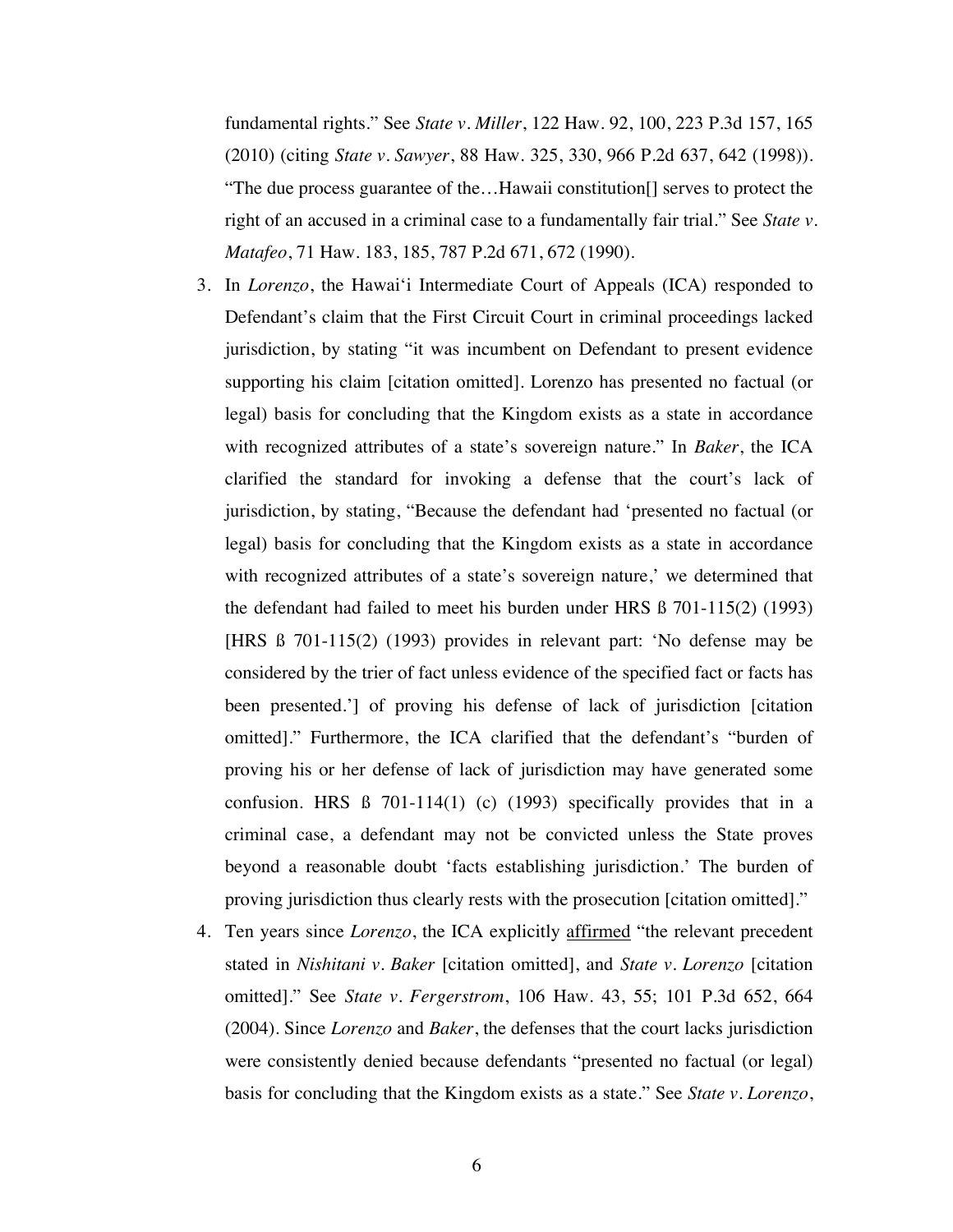77 Haw. 219, 883 P.2d 641 (App. 1994); *State v. French*, 77 Haw. 222, 883 P.2d 644 (App. 1994); *Nishitani v. Baker*, 82 Haw. 281, 921 P.2d 1182 (App. 1996); *State v. Lee*, 90 Haw. 130, 976 P.2d 444 (1999); and *State v. Fergerstrom*, 106 Haw. 43, 55, 101 P.3d 652, 664 (App. 2004), aff'd, 106 Haw. 41, 101 P.3d 225 (2004).

- 5. The prosecution's reliance on *State v. Kaulia*, 128 Haw. 479, 291 P.3d 377 (2013) as a precedent case is in error. See *Memo in Opp.*, p. 11. In *Kaulia*, the Supreme Court merely reiterated the State's criminal jurisdiction pursuant to HRS ß 701-106 (1993) and did not change the precedent cases of *Lorenzo* and *Baker*. In fact, the Court restated the precedent cases in its decision, thereby acknowledging that the defendant did not provide any "factual (or legal) basis for concluding that the Kingdom exists as a state." See *id*. 487, and 385.
- 6. "Precedent is '[a]n adjudged case or decision of a court, considered as furnishing an example of authority for an identical or similar case afterwards arising or a similar question of law.' *Black's Law Dictionary* 1176 (6th ed.1990). The '[p]olicy of courts to stand by precedent and not to disturb settled point[s]' is referred to as the doctrine of *stare decisis*, (citation omitted), and operates 'as a principle of self-restraint…with respect to the overruling of prior decisions.' (citation omitted). The benefit of stare decisis is that it 'furnish[es] a clear guide for the conduct of individuals, to enable them to plan their affairs with assurance against untoward surprise; …eliminat[es] the need to relitigate every relevant proposition in every case; and…maintain[s] public faith in the judiciary as a source of impersonal and reasoned judgments.'" See *State v. Kekuewa*, 114 Haw. 411, 419; 163 P.3d 1148, 1156 (2007). Throughout its pleadings, Petitioners relied on the controlling precedents of *Lorenzo* and *Baker* "as a clear guide for the conduct of [their defense], to enable them to plan their affairs with assurance against untoward surprise."
- 7. The trial court's taking judicial notice of Dr. Sai's legal brief, "The Continuity of the Hawaiian State and the Legitimacy of the *acting* Government of the Hawaiian Kingdom," during the evidentiary hearing is an evidentiary ruling.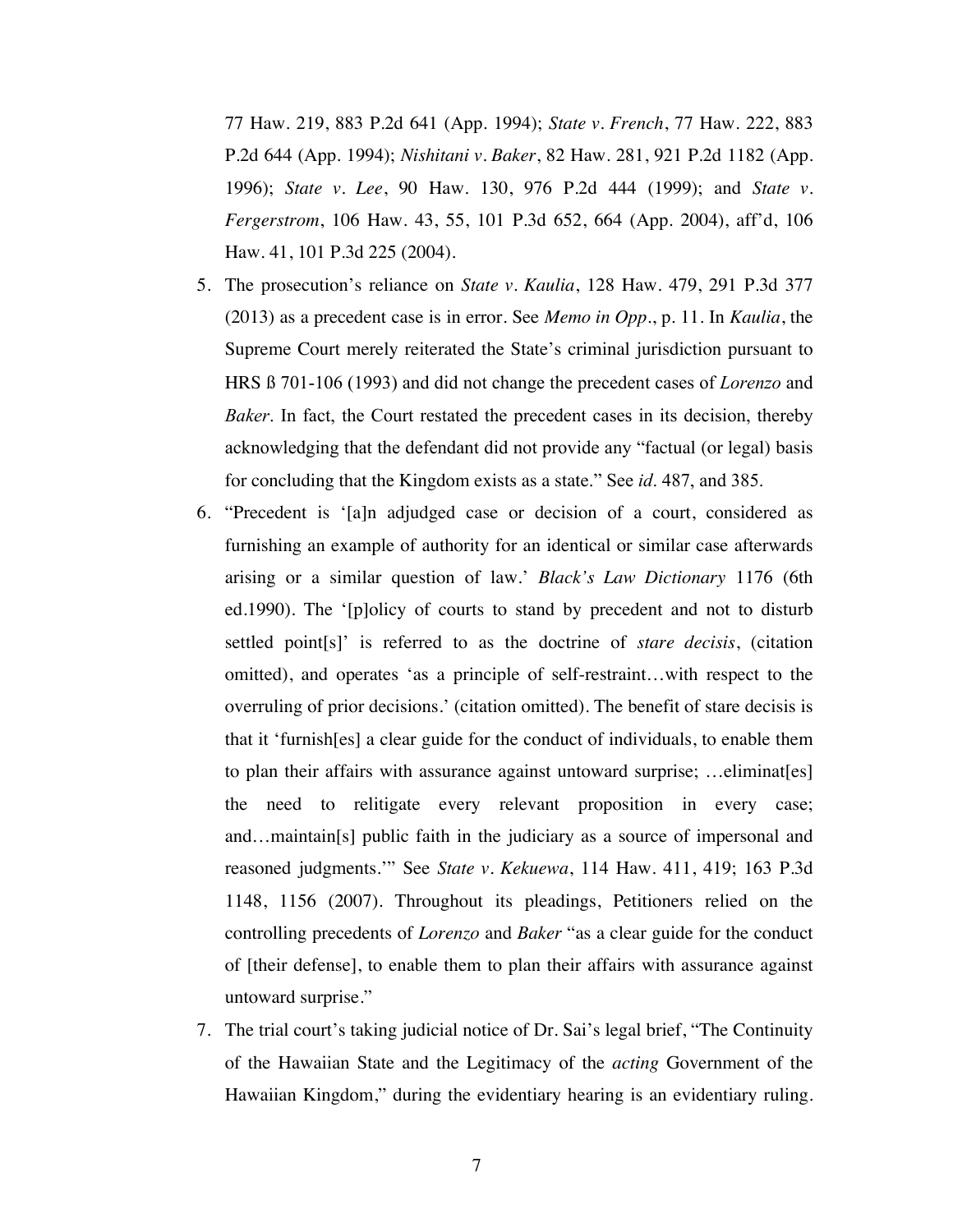Where a party does not make a timely request to be heard on the issue of the court's taking judicial notice, that party has waived its right to appeal the propriety of taking judicial notice or the tenor of the matter noticed. See *In re Hertzel*, 329 B.R. 221, 2005 FED App. 0006P (B.A.P. 6th Cir. 2005). The prosecution is estopped from denying what was judicially noticed, because it made no objection to the Court's taking judicial notice after the Court clearly announced its intention on the record and provided an opportunity for the prosecution to respond. "[T]he effect of judicial notice is that facts are taken to be true unless rebutted." See *Application of Pioneer Mill Co.*, 53 Haw. 496, 497, 497 P.2d 549, 550 (1972).

- 8. Judicial notice of Dr. Sai's legal brief was the Court taking notice of adjudicative facts pursuant to HRE Rule  $201(b)(2)$ , whereby a "judicially noticed fact must be one not subject to reasonable dispute in that it is…capable of accurate and ready determination by resort to sources whose accuracy cannot reasonably be questioned." "A fact is a proper subject for judicial notice if it is…easily verifiable. See *Almeida v. Correa*, 51 Haw. 594, 572, 464 P.2d 564, 605 (1970). Verification was obtained through expert testimony given by Dr. Sai under oath and unopposed by the prosecution "as to (1) the witness's qualification, (2) the subject to which the witness' expert testimony relates, and (3) the matter upon which the witness' opinion is based and the reasons for the witness' opinion (HRE Rule 702.1(a)).
- 9. Judicial notice of Dr. Sai's legal brief also has the effect of concluding the following salient facts, which are drawn from Dr. Sai's brief and expert testimony, to be indisputable, and therefore Petitioners have met their burden of providing a "factual (or legal) basis for concluding that the Kingdom exists as a state" pursuant to *Lorenzo* and *Baker.*
	- a. The Hawaiian Kingdom existed in the nineteenth century as an internationally recognized independent and sovereign state. See Exhibit "1" (exhibit "2," Declaration of Dr. Sai), para. 3.1, quoting the dictum of the Permanent Court of Arbitration, *Larsen v. Hawaiian Kingdom*, 119 Int'l L. Rep. 566, 581 (2001).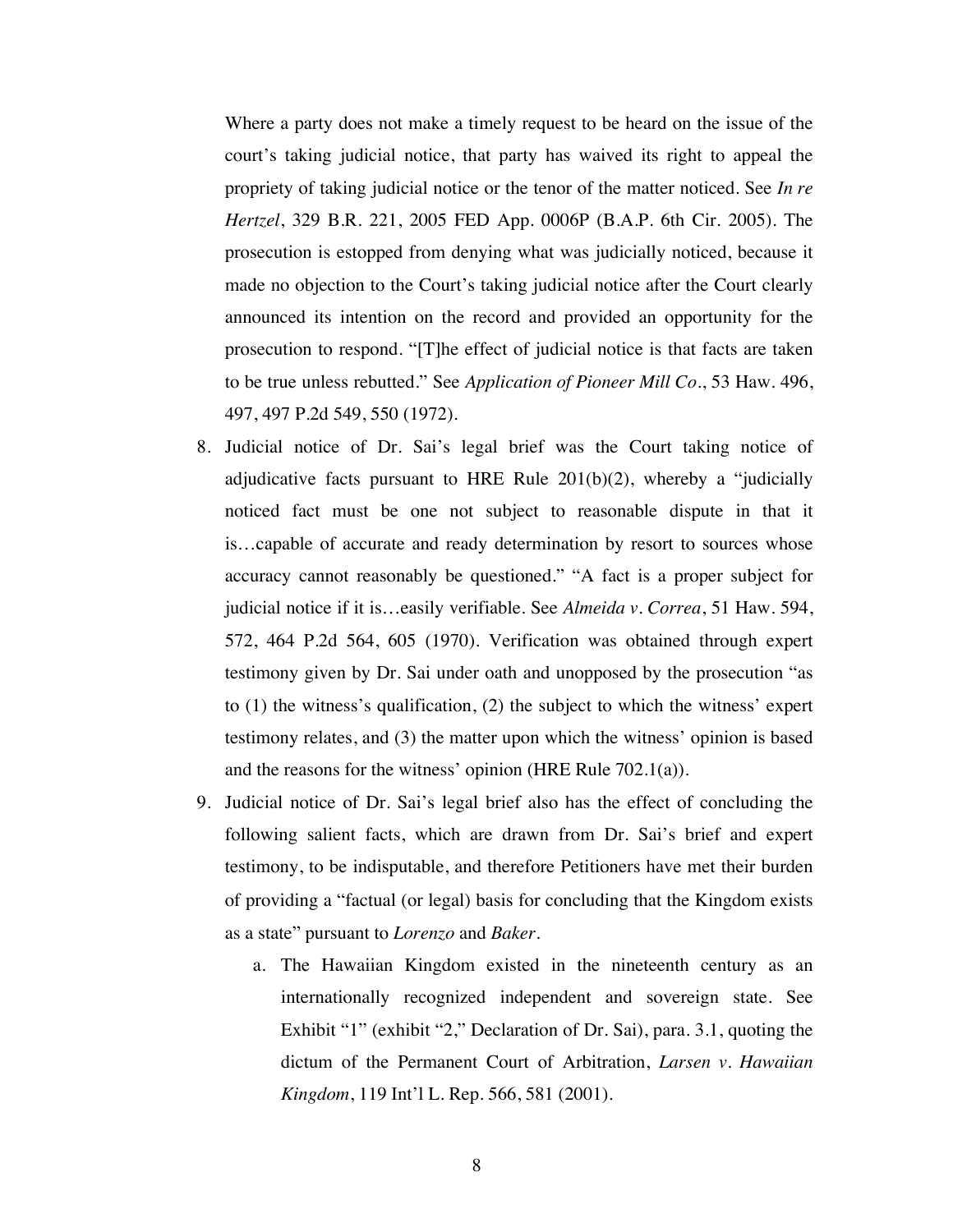- b. The United States admitted to illegally aiding a small group of insurgents in the seizure of the Hawaiian Kingdom government, and entered into an executive agreement with Queen Lili'uokalani, through *exchange of notes*, to reinstate the Hawaiian government on December 18, 1893. See *id*., para. 3.5-3.6.
- c. There is a presumption of continuity of an internationally recognized independent and sovereign state despite the absence of its government. See *id*., para. 2.4, quoting J. Crawford, *The Creation of States in International Law* 34 (2d. ed. 2006).
- d. The United States did not comply with the executive agreement of reinstating the Hawaiian government and allowed its puppet government, which was neither *de facto* nor *de jure*, but self-declared, to continue in power. See *id*., para. 3.7.
- e. Sole-executive agreements bind the President of the United States under international law for its faithful execution and also bind the President's successors in office. See *id*., quoting Q. Wright, *The Control of Foreign Relations*, 235 (1922).
- f. The puppet government called the provisional government was renamed to the Republic of Hawai'i on July 4, 1894, which remained self-declared. See *id*., para. 6.4, quoting *Joint Resolution To acknowledge the 100th anniversary of the January 17, 1893 overthrow of the Kingdom of Hawai'i* (107 U.S. Stat. 1510).
- g. In 1898, the United States Congress attempted and failed to annex the Hawaiian Islands by a *Joint Resolution to provide for annexing the Hawaiian Islands to the United States* (30 U.S. Stat. 750). See *id*., para. 3.11.
- h. In 1900, the United States Congress attempted and failed to change the name of the so-called Republic of Hawai'i to the Territory of Hawai'i by *An Act To provide a government for the Territory of Hawai'i* (31 U.S. Stat. 141). See *id*., para. 3.12.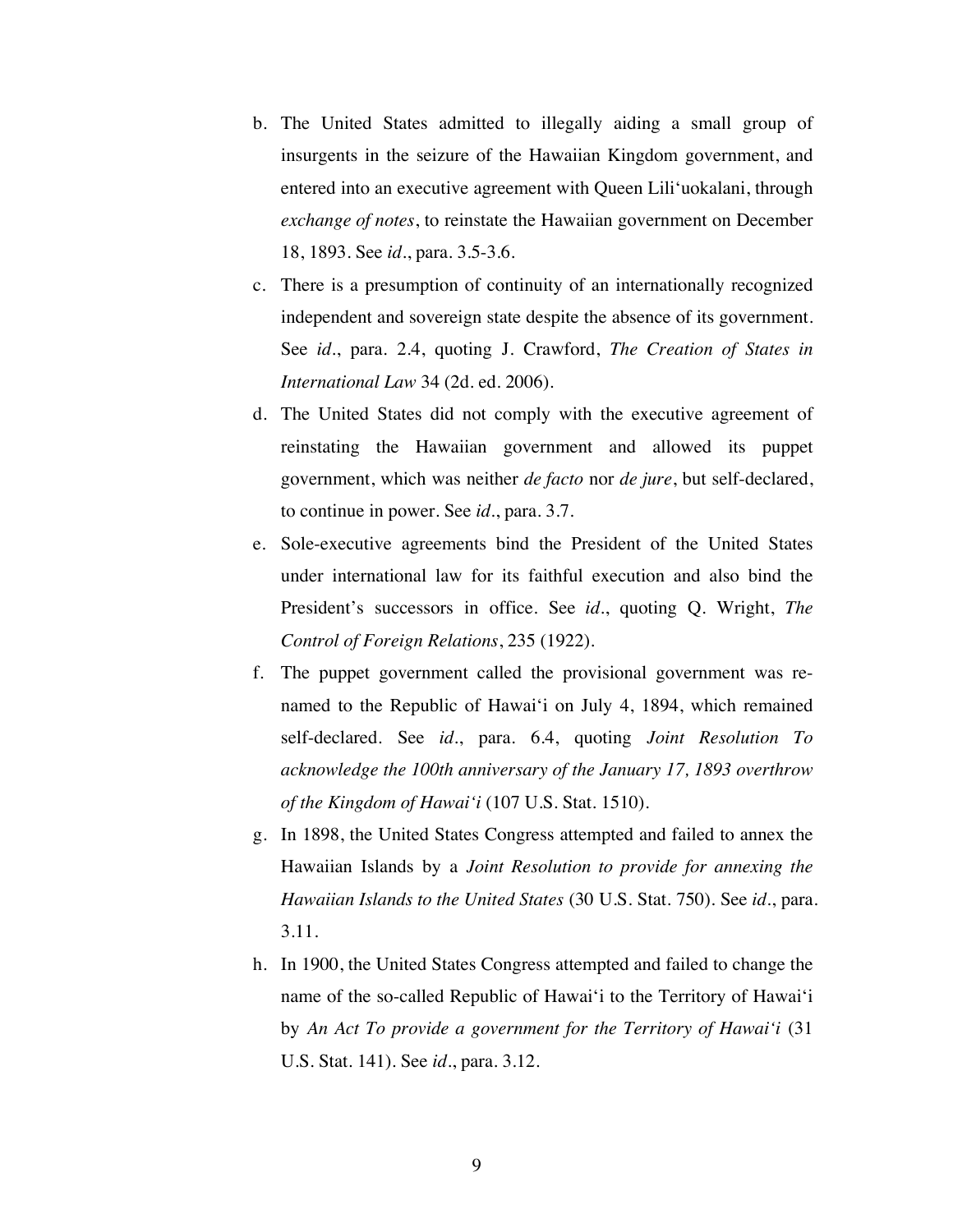- i. In 1959, the United States Congress attempted and failed to change the name of the Territory of Hawai'i to the State of Hawai'i by *An Act To provide for the admission of the State of Hawai'i into the Union* (73 U.S. Stat. 4). See *id*.
- j. Congressional legislation has no force and effect beyond the territorial borders of the United States, except by virtue of personal supremacy over its citizens abroad and criminal acts committed abroad under the *effects doctrine*. See *id*., para. 3.11, citing *United States v. Curtiss Wright Export Corp.*, 299 U.S. 304, 318 (1936), and quoting Congressman T. Ball, 31 Cong. Rec. 5975 (1898), and G. Born, *International Civil Litigation in United States Courts* 493 (3rd. ed. 1996).
- k. There is no evidence rebutting the presumption of continuity of the Hawaiian Kingdom as an independent and sovereign state under international law, and therefore the Hawaiian Kingdom continues to exist "as a state in accordance with recognized attributes of a state's sovereign nature." See *id*., in its entirety, citing *State v. Lorenzo*, 77 Haw. 219, 221; 883 P.2d 641, 643 (1994); see also expert testimony of Dr. Sai, *Transcripts*, p. 23, ll. 22-23.
- l. The United States belligerently occupied the Hawaiian Islands on August 12, 1898 during the Spanish-American War, which did not transfer the sovereignty of the Hawaiian Kingdom to the United States. See *id.*, para. 3.12, citing *Thirty Hogsheads of Sugar v. Boyle*, 13 U.S. 191 (1815); *United States v. Rice*, 17 U.S. 246 (1819); *and Flemming v. Page*, 50 U.S. 603 (1850); and quoting from United States Army Field Manual 27-10, section 358—*Occupation Does Not Transfer Sovereignty*.
- m. According to customary international law, which was codified in 1899 and 1907 by the Hague Conventions, the occupying State, being the United States, is mandated to administer the laws of the occupied State, being the Hawaiian Kingdom. See *id*., para. 8.13, quoting E.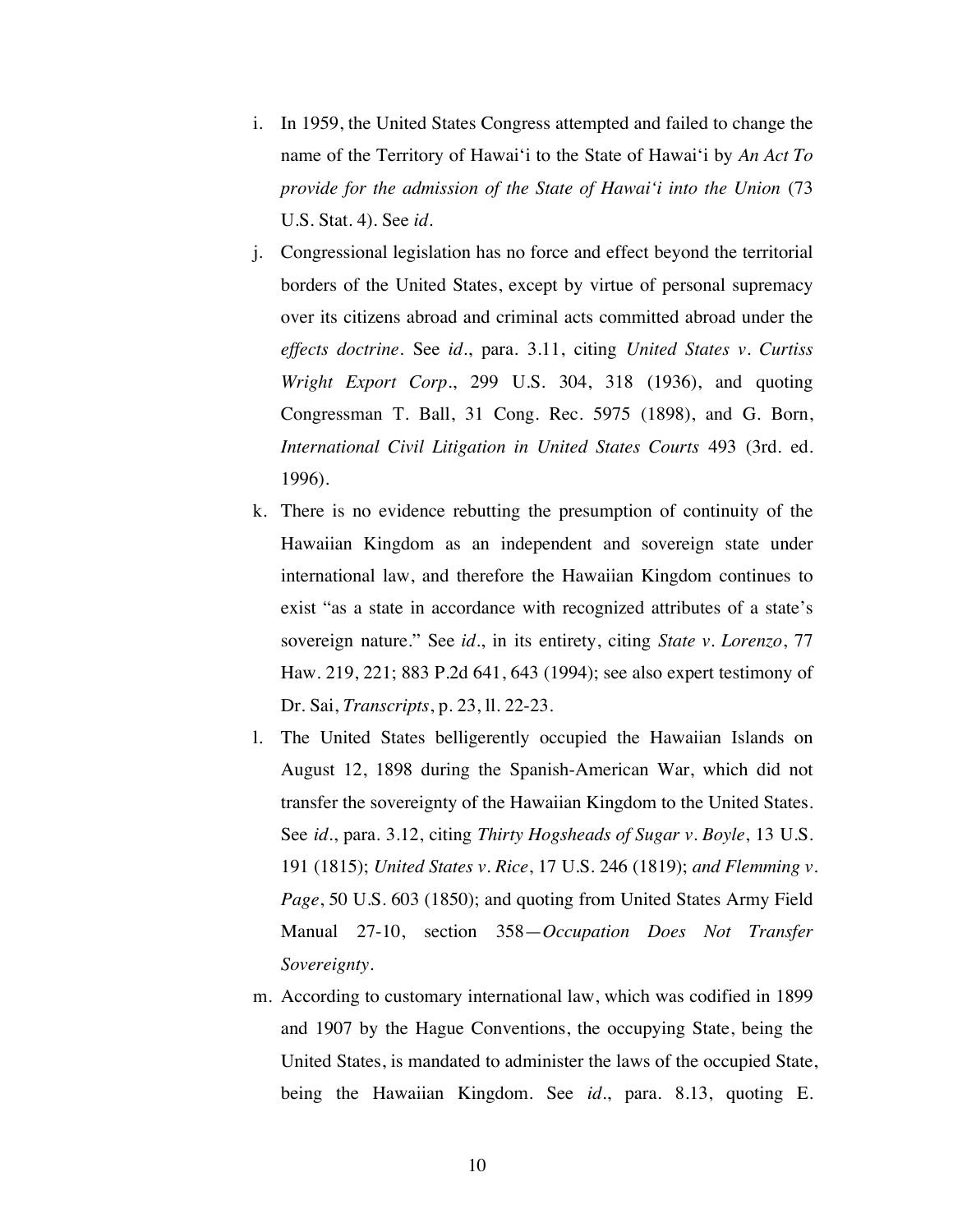Feilchenfeld, *The International Economic Law of Belligerent Occupation* 8 (1942); and P. Dumberry, *The Hawaiian Kingdom Arbitration Case and the Unsettled Question of the Hawaiian Kingdom's Claim to Continue as an Independent State under International Law*, in 2(1) Chinese J. of Int'l L. 655, 682 (2002).

- n. Failure to administer the laws of the occupied State is a violation Article 43 of the 1907 Hague Convention, IV. See *id*., para. 8.14.
- o. Failure to provide a fair and regular trial is a grave breach of Article 147 of the 1949 Geneva Convention, IV, and a war crime. See *id*., para. 10.5, citing A. Marschik, *The Politics of Prosecution: European National Approaches to War Crimes* in the Law of War Crimes: National and International Approaches 72, note 33 (1997), and quoting 18 U.S. Code §2441(c)(1); see also expert testimony of Dr. Sai, *Transcripts*, p. 29, ll. 11-17.
- p. The United States ratified the 1907 Hague Conventions, and the 1949 Geneva Conventions. See *id*., p. 50, fn. 199, citing 36 U.S. Stat. 2277, and *Treaties and Other International Acts Series*, 3365.
- 10. By judicial notice the prosecution waived all arguments claiming the Court has subject matter jurisdiction, and furthermore has failed in its burden of proving "beyond a reasonable doubt 'facts establishing jurisdiction,'" pursuant to *Nishitani v. Baker,* 82 Haw. 281, 289, 921 P.2d 1182, 1190 (1996). "If a court lacks jurisdiction over the subject matter of a proceeding, any judgment rendered in that proceeding is invalid," *Bush v. Hawaiian Homes Comm'n*, 76 Haw. 128, 133, 870 P.2d 1272, 1277 (1994) (citation, internal quotation marks and brackets omitted).
- 11. The Petitioners have prevailed in its argument and the prosecution, on behalf of the State of Hawai'i, "cannot claim relief from the Circuit Court of the Second Circuit because the appropriate court with subject matter jurisdiction in the Hawaiian Islands is an Article II Court established under and by virtue of Article II of the U.S. Constitution in compliance with Article 43, 1907 Hague Convention IV (36 U.S. Stat. 2277). Article II Courts are Military